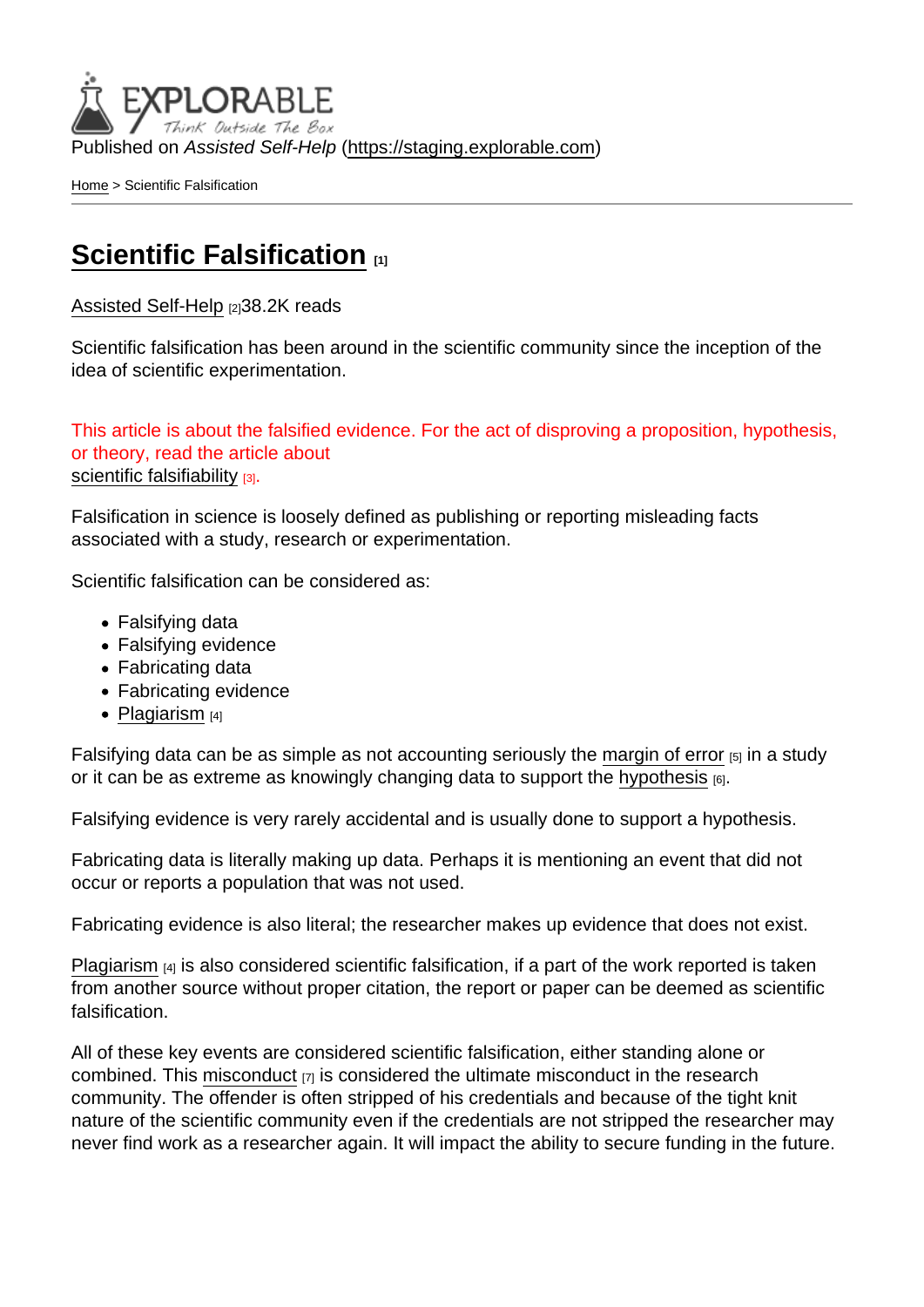## Cases

Several cases in point were reported in a public notice of determinations by the [Office of](http://grants.nih.gov/grants/guide/notice-files/not93-177)  [Research Integrity \(ORI\)](http://grants.nih.gov/grants/guide/notice-files/not93-177) [8]

"Raphael B. Stricker, M.D., University of California at San Francisco. An investigation conducted by the University found that Dr. Stricker falsified data for a manuscript and a PHS-supported publication reporting research on AIDS. In the manuscript, Dr. Stricker selectively suppressed data that did not support his hypothesis, and reported consistently positive data whereas only one of four experiments had produced positive results. In the publication, Dr. Stricker reported that an antibody was found in 29 of 30 homosexuals, but not found in nonhomosexuals.

However, Dr. Stricker's control data, which he suppressed, showed the antibody in 33 of 65 non-homosexuals. The falsified data was used as the basis for a grant application to the National Institutes of Health. The ORI concurred in the University's finding. Dr. Stricker executed a Voluntary Exclusion and Settlement Agreement in which he has agreed not to apply for Federal grant or contract funds and will not serve on PHS advisory committees, boards or peer review groups for a three year period beginning April 1, 1993."

Also reported in the same notice:

"Tian-Shing Lee, M.D., Joslin Diabetes Center, Harvard Medical School. An investigation conducted by Harvard found that Dr. Lee, a former post-doctoral fellow at the Joslin Diabetes Center, fabricated and falsified data in research on diabetes supported by the National Eye Institute. Primary data was missing for almost half of the figures and tables in a series of published papers and manuscripts prepared by Dr. Lee.

Many instances of data fabrication and falsification were found, including presenting data for cell counts that were never performed, indicating that multiple data points were determined when in fact only a single data point was obtained, eliminating the highest or lowest values in sets of experimental readings, alteration or transposition of data to achieve a desired experimental result, and misrepresentation of the time intervals at which data was collected.

The Office of Research Integrity concurred in the University's findings. Dr. Lee has been debarred from receiving Federal grants or contracts and is prohibited from serving on Public Health Service Advisory Committees, Boards, or peer review groups for a five year period beginning April 18, 1993.

Harvard University notified the four scientific journals which had published papers containing data fabricated or falsified by Dr. Lee that the papers should be retracted."

Another report from the same source notes: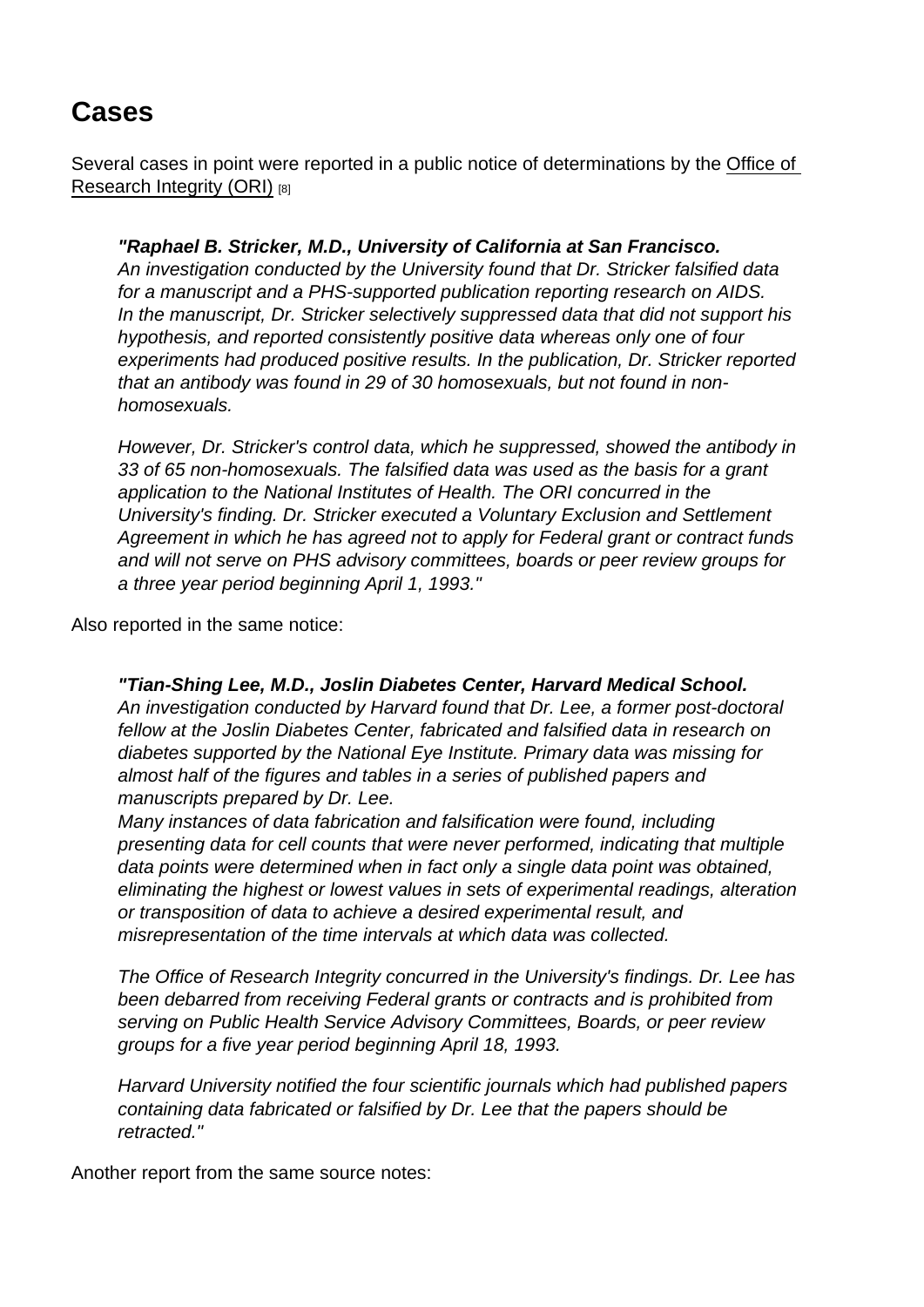"James H. Freisheim, Ph.D., Medical College of Ohio.

An inquiry and an investigation conducted by the University found that Dr. Freisheim had submitted a research grant application to the National Institutes of Health which contained substantial portions plagiarized from another scientist's grant application.

Dr. Freisheim had served as an assigned reviewer of the other scientist's application when it was reviewed about two years earlier by an NIH Study Section.

During the inquiry, Dr. Freisheim produced a handwritten draft of the plagiarized material that he claimed he had written before the other scientist had submitted his grant application, and that therefore the other scientist had plagiarized Dr. Freisheim's work. The investigation reviewed the handwritten draft and concluded that it had been written much later than purported by Dr. Freisheim, possibly during the inquiry to establish the basis for his defense.

The investigation also concluded that Dr. Freisheim had plagiarized material for two post-doctoral fellowship applications to the NIH. The ORI concurred in the University's findings, and Dr. Freisheim has been debarred from receiving Federal grant or contract funds for a period of three years beginning May 5, 1993.

He has also been required, for a ten year period beginning May 5, 1993, to certify that future applications for research support submitted to the PHS are his own work, and he has been prohibited from serving on PHS Advisory Committees or review groups for the same period."

## What are the Effects of Scientific Falsification?

Society as a whole is greatly dependent upon the scientific community to provide direction. Direction is received from the scientific community in every aspect of society.

The medical industry depends on [valid](https://staging.explorable.com/validity-and-reliability)  $_{[9]}$  research to determine best treatment plans, when evidence of efficacy is falsified it effects directly how a patient will be treated for a specific illness. This is probably the most dangerous aspect of [scientific falsification](http://en.wikipedia.org/wiki/Fabrication_(science)) [10]. Falsifying data and falsifying evidence can be extremely dangerous in this setting.

Even the simplest day to day things that every culture and society experience, are brought about by what is to be believed as valid research. How businesses conduct their business is backed by research, consumerism is backed by research. How schools teach their students is effected by research. Just about every aspect of society as we know it is formed by [research](https://staging.explorable.com/what-is-research)  $[11]$ .

People are greatly influenced by what is reported in the media. The media uses facts and figures to validate their reporting, those facts and figures are based on others research. If the research has been falsified and presented, it affects everyone everywhere.

## What Causes Scientific Falsification?

Why would a person that is considered top in his/her field fabricate results or falsify data? This